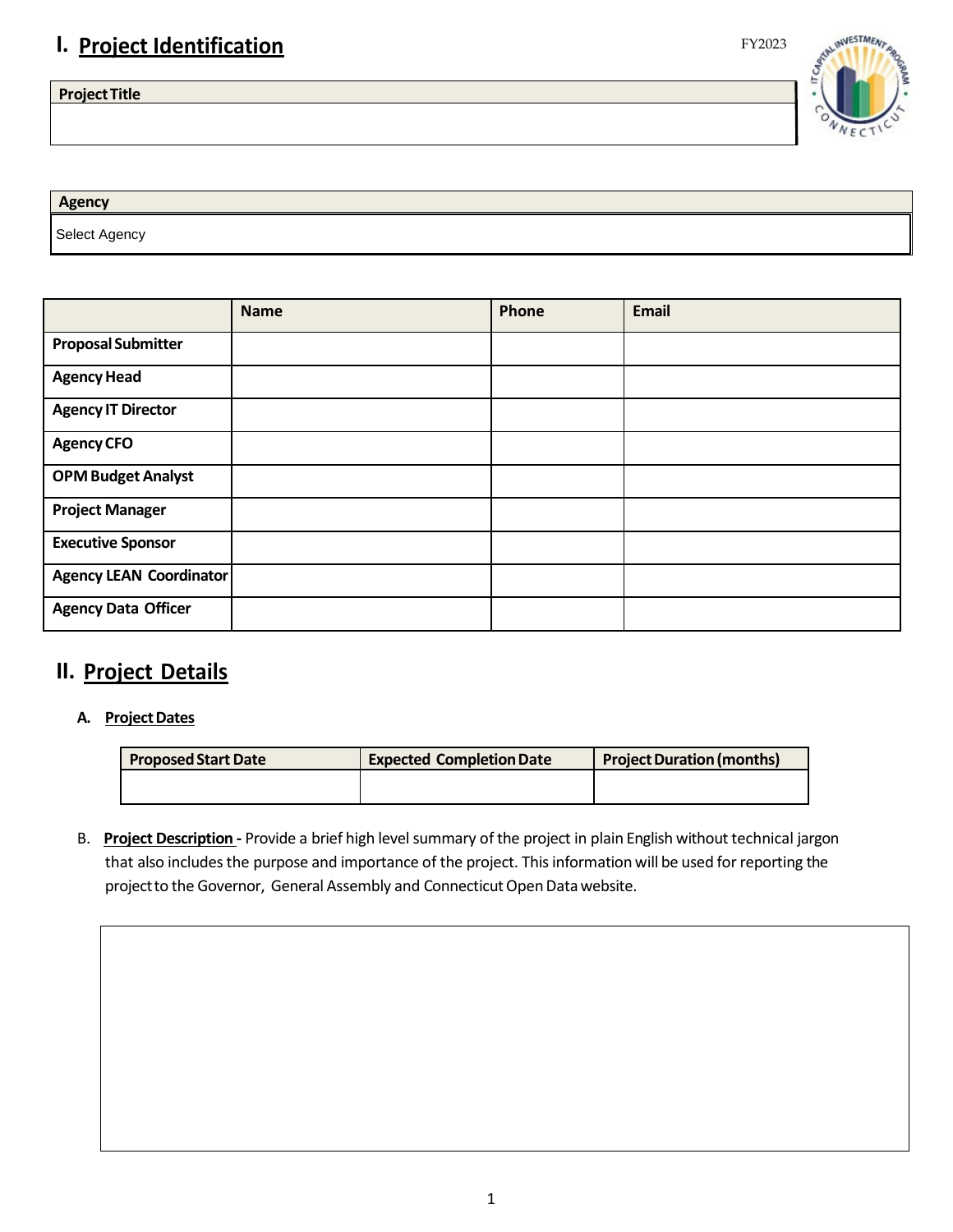### **C. Summary**

**Summary - Describe the high levelsummary of what needs to be implemented to complete the project**

D. **Business Goals** - List up to 5 key business goals you have for this project, when (FY) the goal is expected to be achieved, and how you will measure achievement, Must have at least one. Please use action phrases beginning with a verb to state each goal. Example: "Reduce the Permitting process by 50%". In the Expected Result column, please explain what data you will use to demonstrate the goal is being achieved and any current metrics.

| <b>Business Goal (Action Phase)</b> | <b>Target FY for Goal</b> | <b>Current Condition</b> | <b>Expected Result</b> |
|-------------------------------------|---------------------------|--------------------------|------------------------|
|                                     | Select                    |                          |                        |
|                                     |                           |                          |                        |
|                                     |                           |                          |                        |
|                                     |                           |                          |                        |
|                                     | Select                    |                          |                        |
|                                     |                           |                          |                        |
|                                     |                           |                          |                        |
|                                     |                           |                          |                        |
|                                     | Select                    |                          |                        |
|                                     |                           |                          |                        |
|                                     |                           |                          |                        |
|                                     |                           |                          |                        |
|                                     | Select                    |                          |                        |
|                                     |                           |                          |                        |
|                                     |                           |                          |                        |
|                                     |                           |                          |                        |
|                                     | Select                    |                          |                        |
|                                     |                           |                          |                        |
|                                     |                           |                          |                        |
|                                     |                           |                          |                        |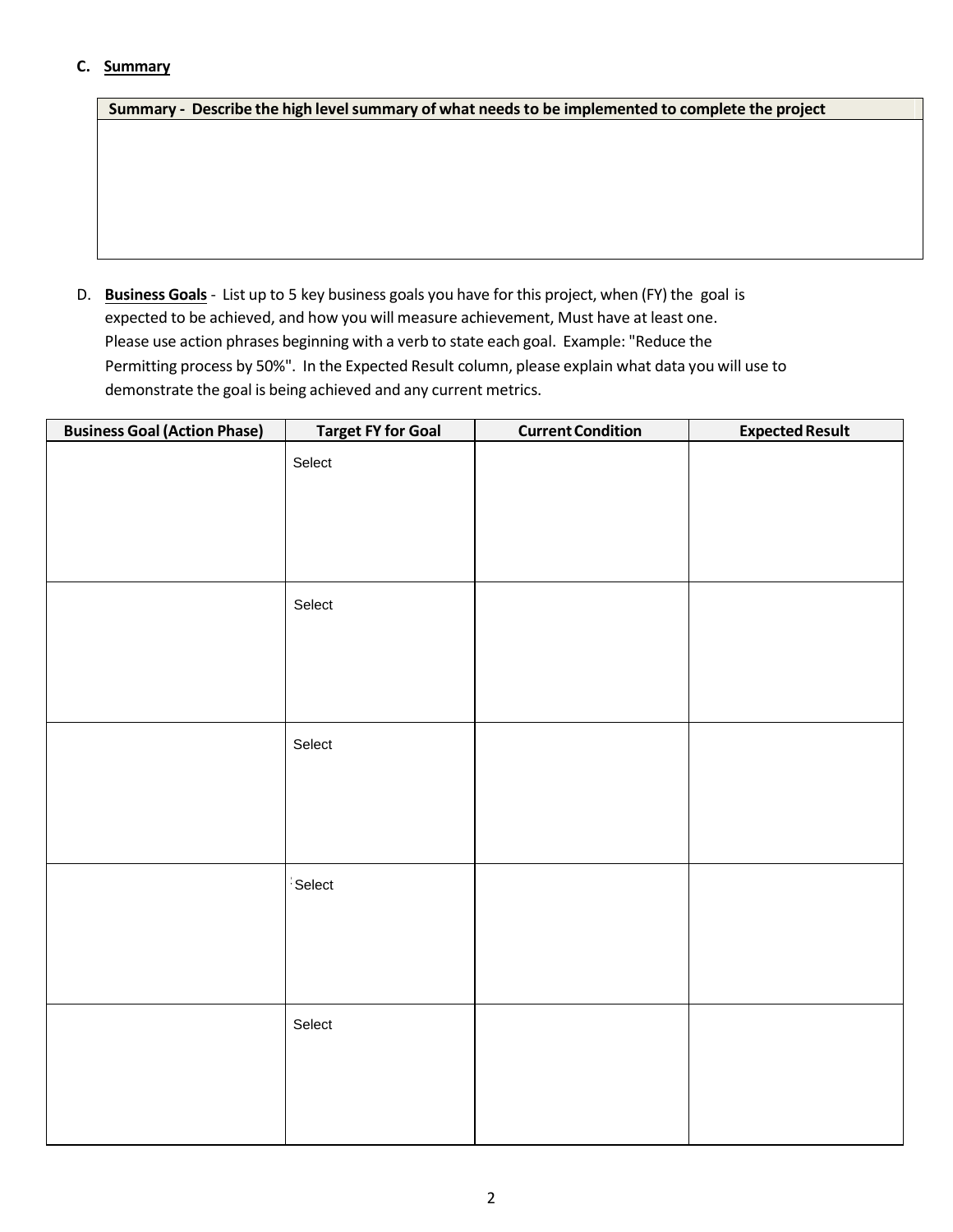E. **Technology Goals** - From a technical perspective, following the above example, list up to 3 key technology goals you have for this project and in which Fiscal Year (FY) the goal is expected to be achieved. Please use action phrases beginning with a verb to state each goal. Example: "Improve transaction response time by 10%".

| <b>Technology Goal</b> | <b>Target FY for Goal</b> | <b>Current Condition</b> | <b>Expected Result</b> |
|------------------------|---------------------------|--------------------------|------------------------|
|                        | Select                    |                          |                        |
|                        |                           |                          |                        |
|                        |                           |                          |                        |
|                        |                           |                          |                        |
|                        |                           |                          |                        |
|                        | Select                    |                          |                        |
|                        |                           |                          |                        |
|                        |                           |                          |                        |
|                        |                           |                          |                        |
|                        |                           |                          |                        |
|                        | Select                    |                          |                        |
|                        |                           |                          |                        |
|                        |                           |                          |                        |
|                        |                           |                          |                        |
|                        |                           |                          |                        |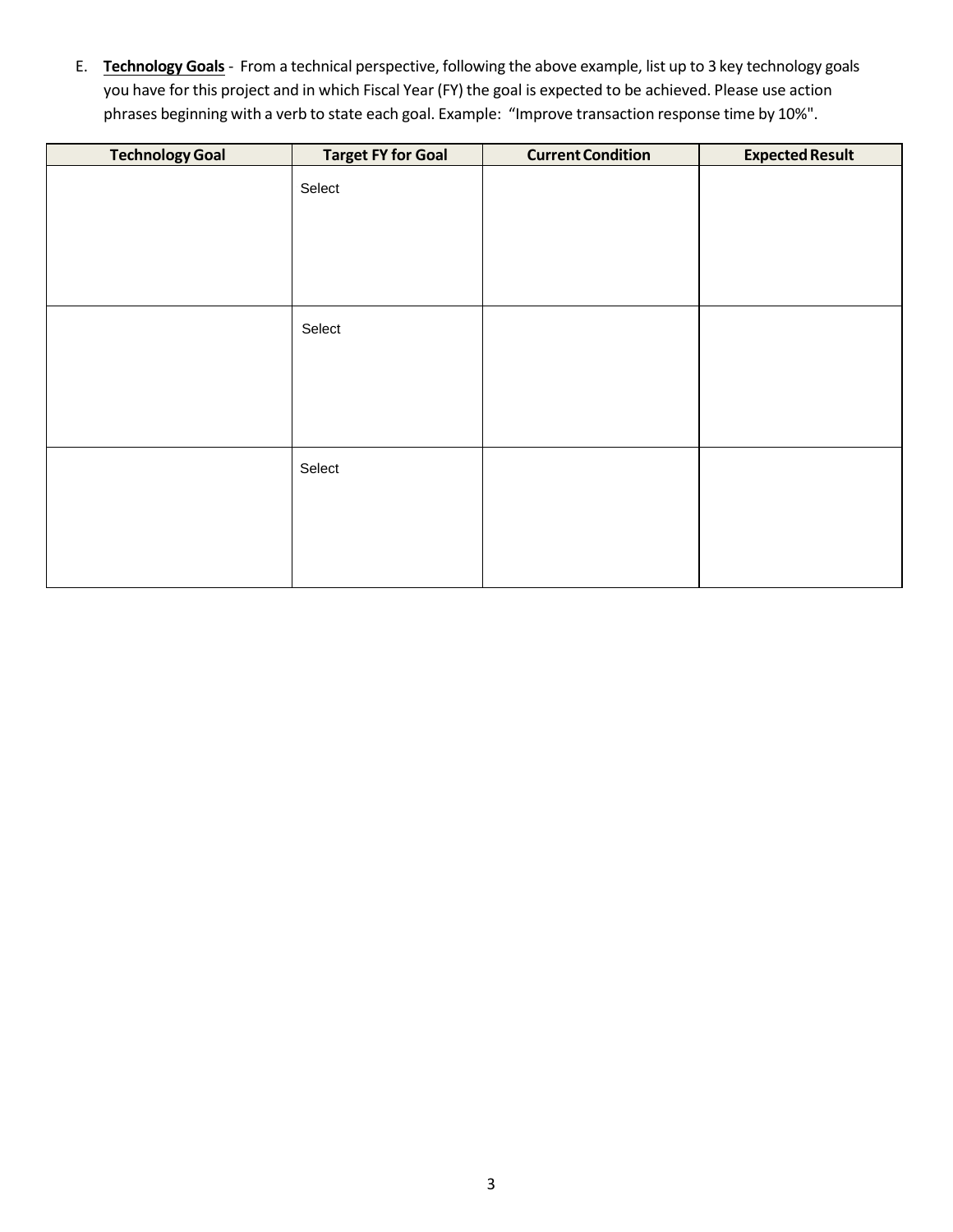F. **Priority Alignment -** The criteria in thistable, in concert with other factors, will be used to determine project priorities in the capital funding approval process. Briefly describe how the proposed projects will align with each criterion.

| <b>Priority Criterion</b>                                                                                                                                            | Y/N    | <b>Explanation</b> |
|----------------------------------------------------------------------------------------------------------------------------------------------------------------------|--------|--------------------|
| Is this project aligned with business<br>and IT goals of your agency?                                                                                                | Select |                    |
| Does this project reduce or prevent<br>future increases to the agency's<br>operating budget?                                                                         | Select |                    |
| Will this project result in shared<br>capabilities?                                                                                                                  | Select |                    |
| Has the agency performed due<br>diligence to determine if a<br>solution that is currently being<br>used by other state agencies or<br>other states can be leveraged? | Select |                    |
| Is this project being Co-developed<br>through participation of multiple<br>agencies?                                                                                 | Select |                    |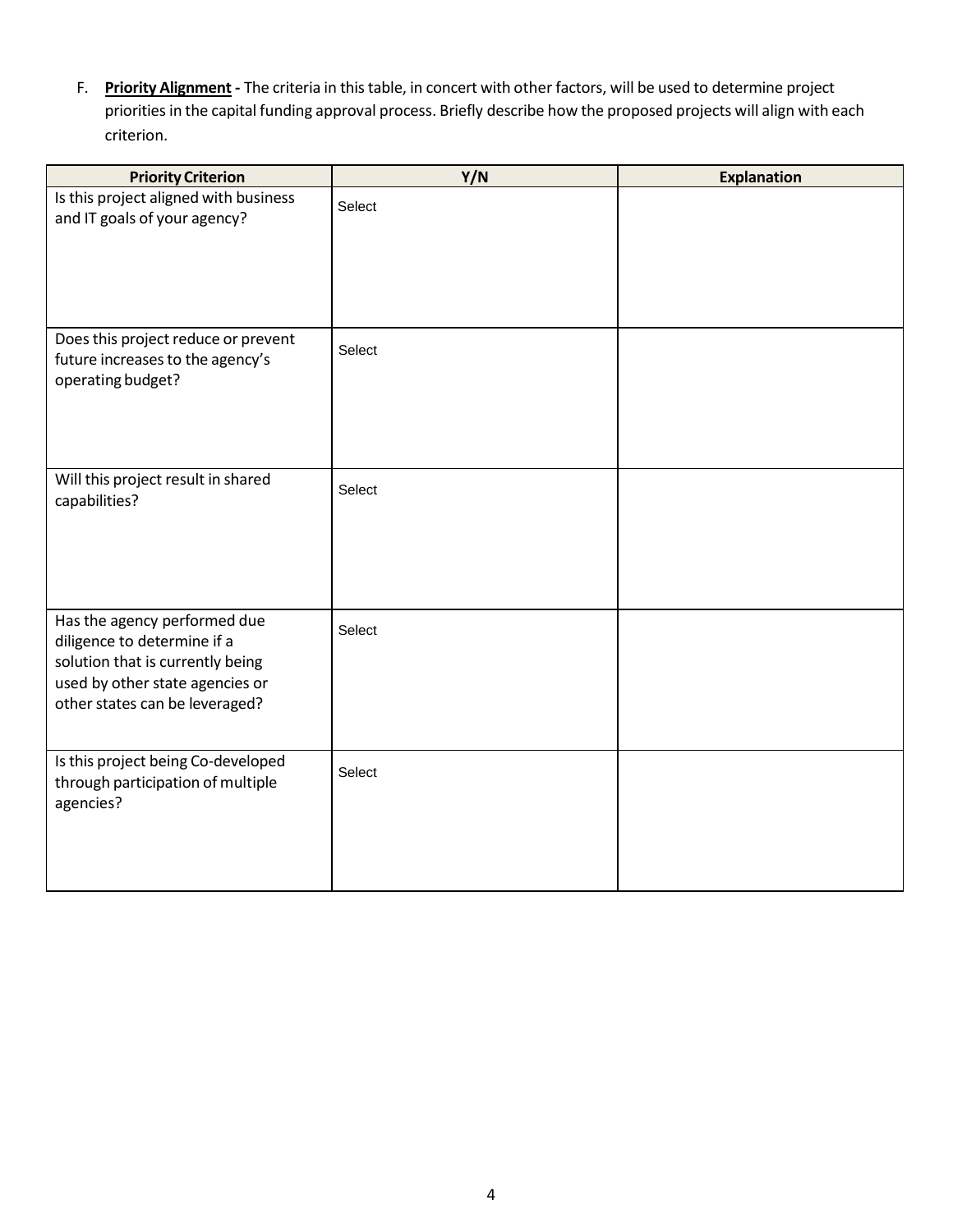G. **Organizational Preparedness** - The criteria in this table will be used to determine project implementation capabilities, governance and commitment.

| <b>Preparedness Criterion</b>                                                                                                                                                                                  | <b>Explanation</b> |
|----------------------------------------------------------------------------------------------------------------------------------------------------------------------------------------------------------------|--------------------|
| How will your agency be<br>compliant with the Management<br>of State Information Technology<br>Projects policy? Provide any<br>compliance details to date.                                                     |                    |
| Explain the key milestones or<br>activities that need to be<br>completed as part of the project.                                                                                                               |                    |
| Describe the level of<br>commitment that senior<br>management will provide to the<br>project.                                                                                                                  |                    |
| Will, or has, the agency<br>gone through a LEAN<br>process improvement<br>initiative related to this<br>project? Provide a summary<br>of the LEAN activities.                                                  |                    |
| How is the agency prepared for<br>and experienced in Vendor<br>Management?                                                                                                                                     |                    |
| Please indicate if the agency has<br>provided up to date information on<br>the Information Technology Project<br>Portfolio and the Information<br><b>Technology Application Portfolio</b><br>SharePoint sites? |                    |
| Describe what procurement<br>vehicles are expected for this<br>project such as RFP, use of existing<br>state contract, ITB, etc.                                                                               |                    |
| How is the agency prepared to<br>support this system once<br>implemented (post-production<br>support)? Who will host the<br>solution?                                                                          |                    |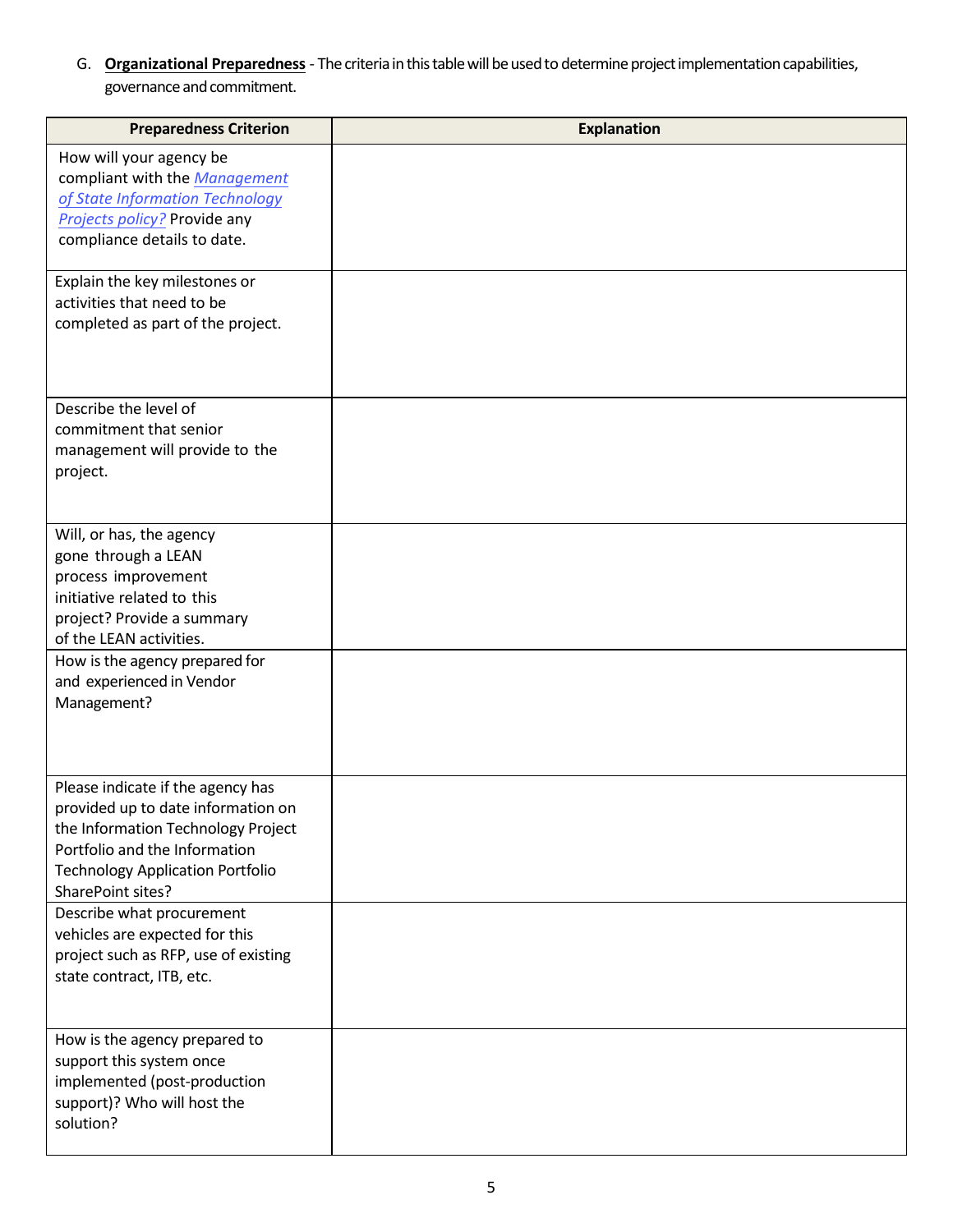H. **Project Ramp Up** - If capital funds are awarded for this project, how long will it take to ramp up? What are the key ramp-up requirements and have any of these already been started? For example, has a project manager been identified? Has an RFI been issued? Is a major procurement required such as an RFP?

I. **Post Production Support -** Do you have the experienced staff with the proper training to sustain this initiative once it's a production system? Do you anticipate having to hire additional staff to sustain this? What training efforts are expected to be needed to maintain this system?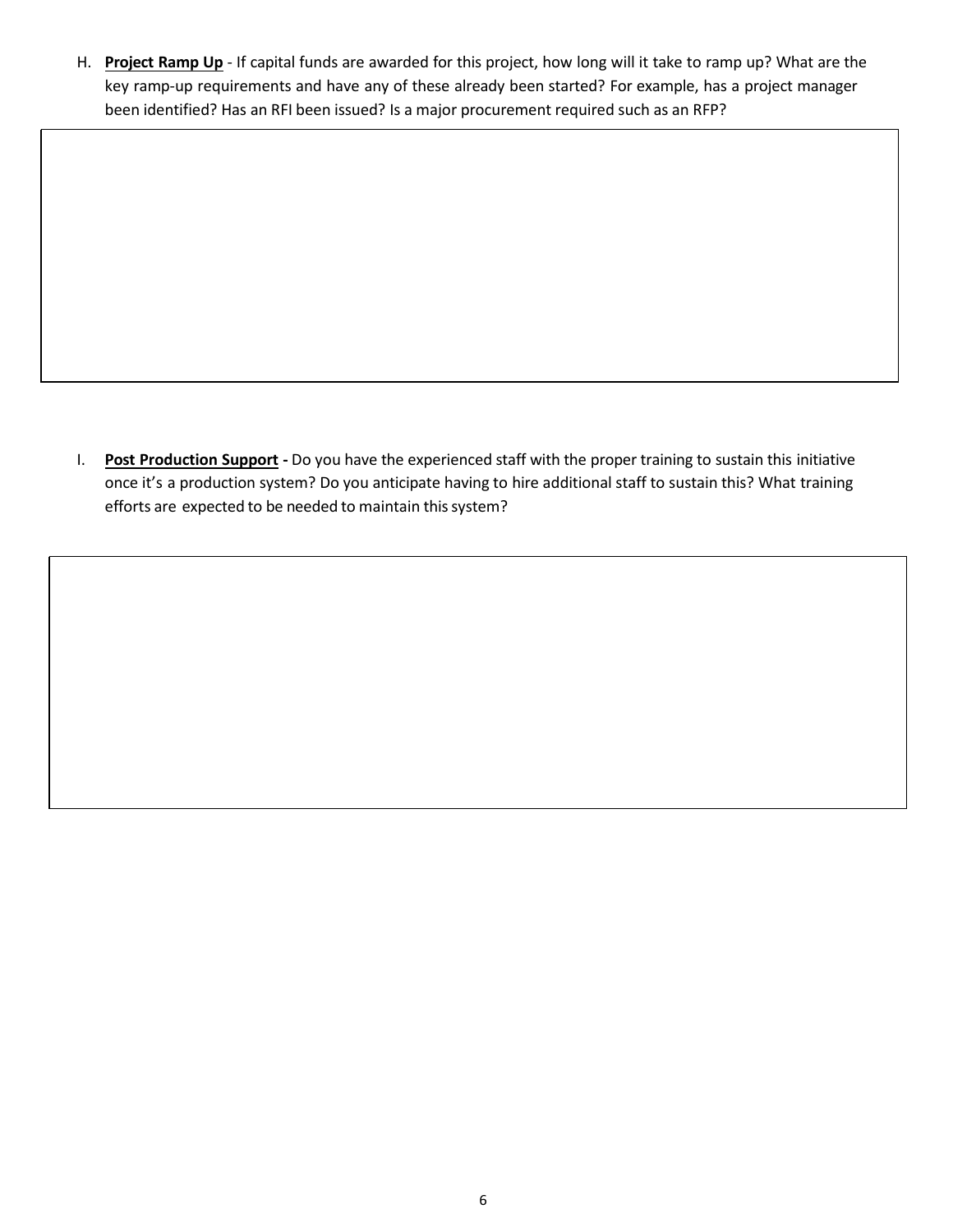J. **Financial Estimates -** From IT Capital Investment Fund Financial Spreadsheet

| <b>Estimated Total</b><br><b>Development Cost</b> | <b>Estimated total</b><br><b>Capital Funding</b><br><b>Request</b>                                              | <b>Estimated Annual</b><br><b>Operating Cost</b> | <b>One Time Financial</b><br><b>Benefit</b> | <b>Recurring Annual</b><br><b>Financial Benefit</b> |
|---------------------------------------------------|-----------------------------------------------------------------------------------------------------------------|--------------------------------------------------|---------------------------------------------|-----------------------------------------------------|
|                                                   |                                                                                                                 |                                                  |                                             |                                                     |
|                                                   |                                                                                                                 | <b>Explanation of Estimates</b>                  |                                             |                                                     |
|                                                   |                                                                                                                 |                                                  |                                             |                                                     |
|                                                   |                                                                                                                 |                                                  |                                             |                                                     |
|                                                   |                                                                                                                 |                                                  |                                             |                                                     |
|                                                   |                                                                                                                 |                                                  |                                             |                                                     |
|                                                   |                                                                                                                 |                                                  |                                             |                                                     |
|                                                   |                                                                                                                 |                                                  |                                             |                                                     |
|                                                   |                                                                                                                 |                                                  |                                             |                                                     |
|                                                   |                                                                                                                 |                                                  |                                             |                                                     |
|                                                   | Assumptions: Please list key assumptions you are using to estimate project development and implementation costs |                                                  |                                             |                                                     |
|                                                   |                                                                                                                 |                                                  |                                             |                                                     |
|                                                   |                                                                                                                 |                                                  |                                             |                                                     |
|                                                   |                                                                                                                 |                                                  |                                             |                                                     |
|                                                   |                                                                                                                 |                                                  |                                             |                                                     |
|                                                   |                                                                                                                 |                                                  |                                             |                                                     |
|                                                   |                                                                                                                 |                                                  |                                             |                                                     |
|                                                   |                                                                                                                 |                                                  |                                             |                                                     |
|                                                   |                                                                                                                 |                                                  |                                             |                                                     |
|                                                   |                                                                                                                 |                                                  |                                             |                                                     |